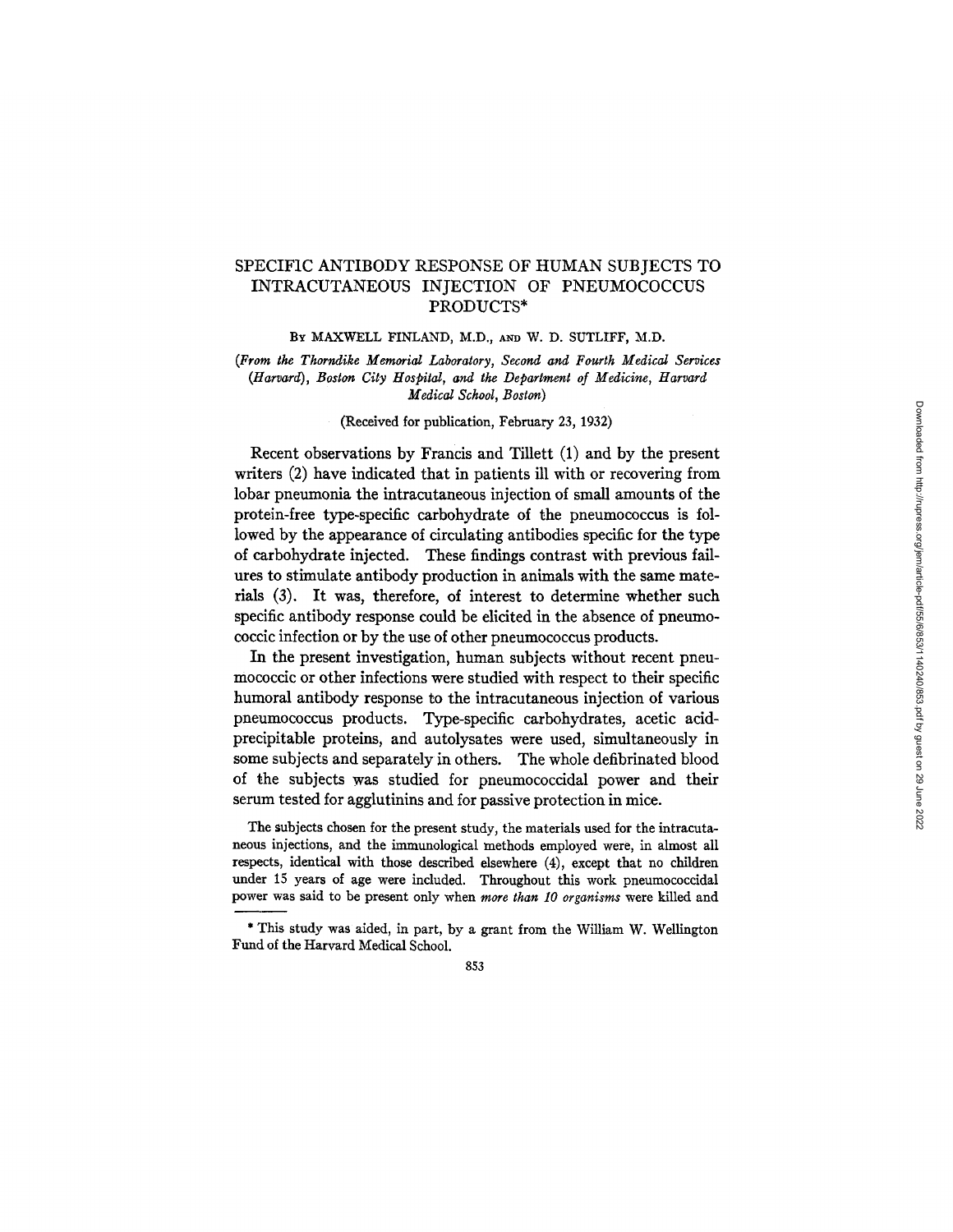protection only when it was demonstrated against *more than 10 lethal doses.* Increases or decreases of less than lO0-fold in these two properties were not considered significant.

# *Multiple Simultaneous Injections of Various Products of Three Types of Pneumococci*

The first tests were done on 10 persons over 60 years of age. Old individuals were chosen because of the well known high fatality of lobar pneumonia among them and because of the finding of a somewhat lowered incidence of pneumococcidal power in their blood (4). Blood was taken for immunological studies and, subsequently, 16 intracutaneons injections were arranged on the flexor surfaces of the forearms. The solutions injected were in  $0.1$  cc. amounts, containing the following substances:-

|      |              | 0.01 mg. S.S.S.      |            | of Pneumococcus I         |      |     |
|------|--------------|----------------------|------------|---------------------------|------|-----|
| 0.01 | $\epsilon$   | $\epsilon$           | $\epsilon$ | "                         | п    |     |
| 0.01 | $\epsilon$   | $\epsilon$           | "          | "                         | ш    |     |
| 0.1  | 66           | nucleoprotein        | "          | Streptococcus scarlatinae |      |     |
| 0.01 | $\epsilon$   | 66                   | $\epsilon$ | "                         |      | 66  |
| 0.01 | $\epsilon$   | $\epsilon$           | $\epsilon$ | Pneumococcus I S          |      |     |
| 0.01 | $\epsilon$   | $\epsilon$           | "          | "                         | IR   |     |
| 0.01 | $\mathbf{a}$ | $\epsilon$           | $\epsilon$ | "                         | пs   |     |
| 0.01 | $\epsilon$   | $\epsilon$           | $\epsilon$ | $\epsilon$                | II R |     |
| 0.01 | $\epsilon$   | autolysate           | $\epsilon$ | $\epsilon$                | T    | - S |
| 0.1  | 44           | "                    | 46         | "                         | т    | -S  |
| 0.01 | $\epsilon$   | "                    | $\epsilon$ | 46                        | II S |     |
| 0.1  | "            | "                    | "          | "                         | II S |     |
| 0.01 | "            | $\epsilon$           | $\epsilon$ | 66                        | I R  |     |
| 0.1  | $\epsilon$   | 46                   | $\epsilon$ | "                         | T    | R   |
|      |              | Physiological saline |            |                           |      |     |

Blood was again obtained for immunological studies at various intervals after the intracutaneous injections.

Antibodies appeared or an increase was demonstrated in previously existing antibodies in 9 of the 10 subjects. The results of the immunological tests performed on the whole blood and serum of 4 individuals, representing the various kinds of response, are shown in Table I.

Some individuals who had a high pneumococcidal titer before the intracutaneous injections, later had either lowered or absent pneumococcidal action for some pneumococcus types against which specific mouse-protective antibodies and agglutinins appeared or increased. This is illustrated in Subject L. M., Table I. Among these 10 sub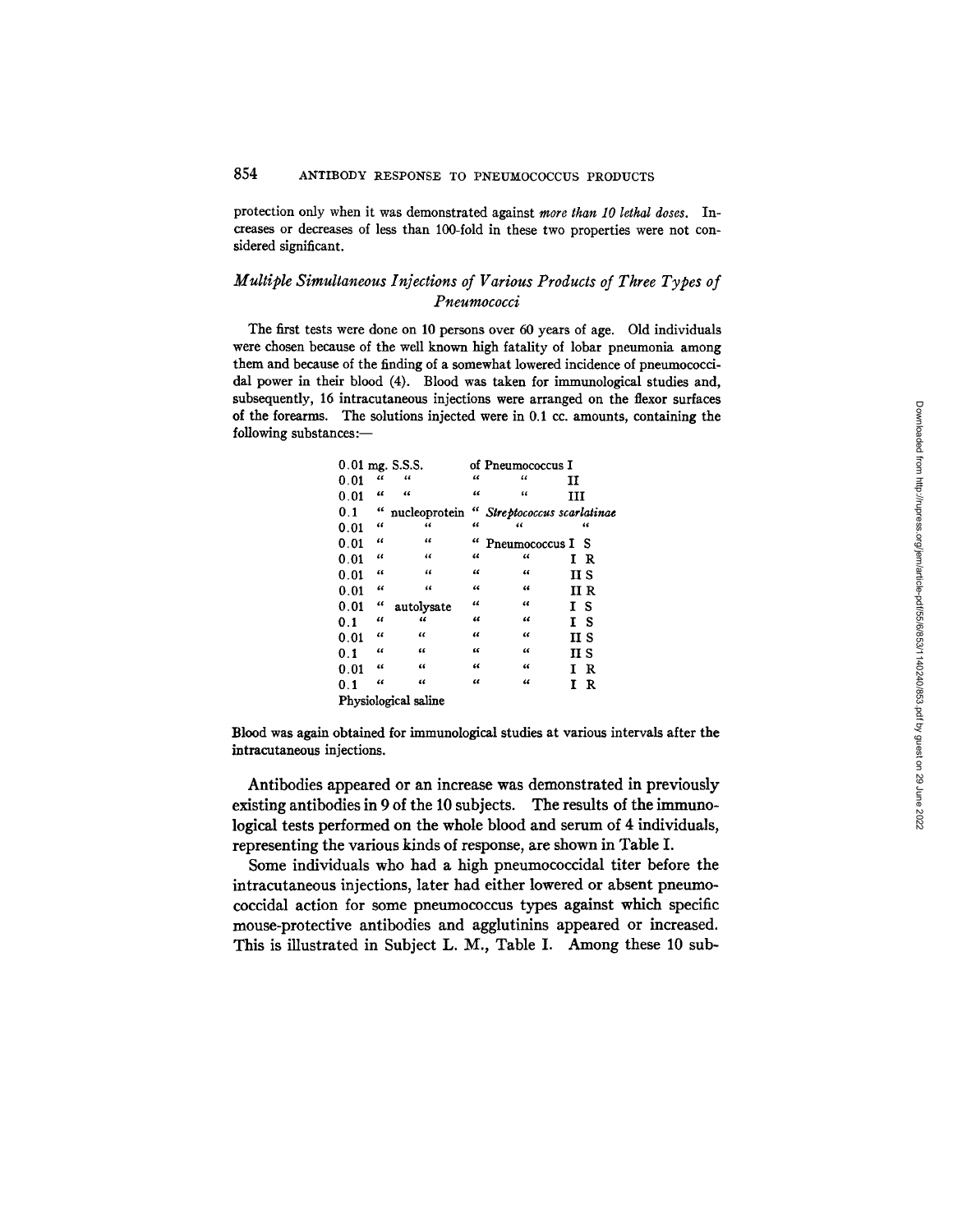jects there were 4 instances where mouse-protective antibodies against one type of pneumococcus were found before the intracutaneous inoculations. The titer of protection against this type in later tests was the same in 2 of these subjects and was increased in the other 2 (see Table I, Subject M. B.)

The aggregate results in the 10 persons receiving multiple simultaneous injections of several pneumococcus products are shown graph-

| Subject, age, and  | Date of          | Pneumococcidal titer<br>(diplococci killed) |                       |                        | Protection titer<br>(lethal doses) |                       |                 | Agglutinin titer<br>(serum dilution) |                       |             |
|--------------------|------------------|---------------------------------------------|-----------------------|------------------------|------------------------------------|-----------------------|-----------------|--------------------------------------|-----------------------|-------------|
| diagnosis          | tests*           | Type                                        | $T_{\rm H}^{\rm vpe}$ | $T_{\rm HI}^{\rm vpe}$ | Type                               | $\bold{r}_{\text{H}}$ | Type<br>III     | Type                                 | $T_{\rm H}^{\rm vpe}$ | Type<br>İП  |
| M. D., 70 yrs.,    | Mar. 3           | 0                                           | 0                     | 0                      | $\Omega$                           | 0                     | 0               | $\Omega$                             | 0                     | 0           |
| fractured hip      | 66<br>19         | 10 <sup>4</sup>                             | 10 <sup>3</sup>       | 0                      | 10 <sup>2</sup>                    | $10^{3}$              | 0               | $1\!:\!1$                            | 1:2                   | 1:1         |
|                    | 3<br>Apr.        | 10 <sup>5</sup>                             | 105                   | 0                      | 10 <sup>2</sup>                    | $10^{3}$              | $\Omega$        | $1\!:\!1$                            | 1:1                   | 1:2         |
|                    | $\epsilon$<br>27 | 0                                           | 10 <sup>4</sup>       | $\bf{0}$               | 10                                 | 0                     | 0               | $\bf{0}$                             | 0                     | 0           |
| M. B., 65 yrs.,    | Jan. 27          | 0                                           | 10 <sup>2</sup>       | 10*                    | 0                                  | 10 <sup>2</sup>       | O               | 0                                    | 0                     | 0           |
| arteriosclerosis   | Feb. 24          | 10 <sup>4</sup>                             | 10 <sup>3</sup>       | 10 <sup>4</sup>        | $\Omega$                           | $10^{5+}$             | 10 <sup>4</sup> | $\mathbf{0}$                         | 1:4                   | $\mathbf 0$ |
| R. R., 60 yrs.,    | -5<br>Mar.       | 102                                         | 10 <sup>3</sup>       | 104                    | 0                                  | 0                     | 0               | $\bf{0}$                             | 0                     | 0           |
| hypertension       | 46<br>13         | $10^{6}$                                    | 10 <sup>6</sup>       | 10 <sup>4</sup>        | 10 <sup>2</sup>                    | 10 <sup>2</sup>       | 0               | 0                                    | 0                     | 0           |
|                    | $\epsilon$<br>19 | 10 <sup>5</sup>                             | 10 <sup>5</sup>       | 10 <sup>3</sup>        | 10 <sup>2</sup>                    | 10 <sup>4</sup>       | 0               | $\mathbf 0$                          | 1:4                   | $\bf{0}$    |
| M., 66 yrs.,<br>L. | $\epsilon$<br>4  | 10 <sup>4</sup>                             | 10 <sup>5</sup>       | 10 <sup>4</sup>        | 0                                  | 0                     | 10              | 0                                    | 0                     | 0           |
| fractured femur    | $\epsilon$<br>19 | 0                                           | 10 <sup>4</sup>       | 10 <sup>2</sup>        | 10 <sup>3</sup>                    | $10^{5+}$             | $10^{4+}$       | 1:2                                  | 1:8                   | 1:8         |

TABLE I

\* The intracutaneous injections were done on the day of the first tests.

ically in Fig. 1. A study of this figure shows that pneumococcidal power, mouse-protective antibodies, and agglutinins were more frequent following the intracutanoous injections than before. This was true for each of the three pneumococcus types.

The time of appearance or increase of the various antibodies and their duration were not accurately determined. In general, the increase appeared in 1 week and was demonstrable 1 month after the inoculations. The only person in this group on whom observations were made after more than 4 weeks (M. D., Table I) showed a loss of most of the newly demonstrated antibodies after about 8 weeks.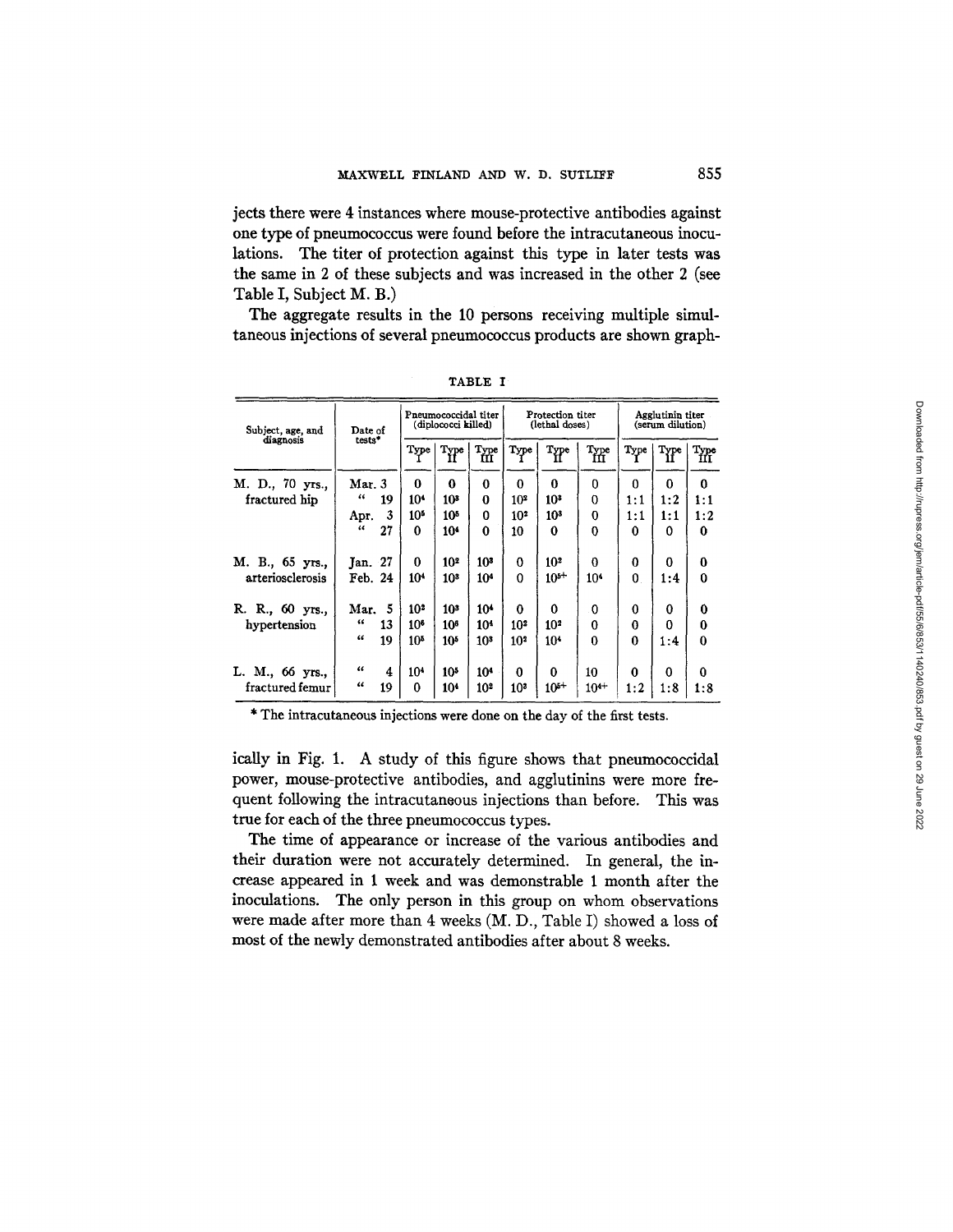PNEUMOCOCCIDAL **POWER BEFORE** AFTER **FILLER AND RESIDENCE** BEFORE **ENDING THE TYPE 11** AFTER **eEFORE IN EXAMPLE 27** TYPE **III** AFTER MOU3E PROTECTION BEFORE **I I TYPE I BEFORE** AFTER **FURNITURE AFTER** eeroe~ ~ ] TYPE **Ill AFTER ,,AGGLUTININ5 BEFORE**  $ATER$  TYPE I BEFORE **IT IS AFTER THE II BEFORE** TYPE III *AFTER*  ō  $\overline{\mathbf{6}}$  $\overline{\mathbf{e}}$ īο S.  $\overline{4}$ **PERSONS** 

It is thus seen that the simultaneous intradermal injection of many pneumococcus products in human subjects without recent pneumo-

FIG. l. Antibody response to the simultaneous intradcrmal injection of several pneumococcus products.

The *solid* portionsin Figs. 1 to 4 represent subjects with antibodies and the *light*  portions those without antibodies. *Single crosses* represent subjects in whom previously existing antibodies could not be demonstrated after the intracutaneous injections. The areas with *single hatchings* represent subjects in whom antibodies were diminished and the *cross-hatched* portions subjects in whom antibodies were increased after the injections.

coccic infection, was followed by the appearance or increase in antibodies for all three types of pneumococci. In the experiments which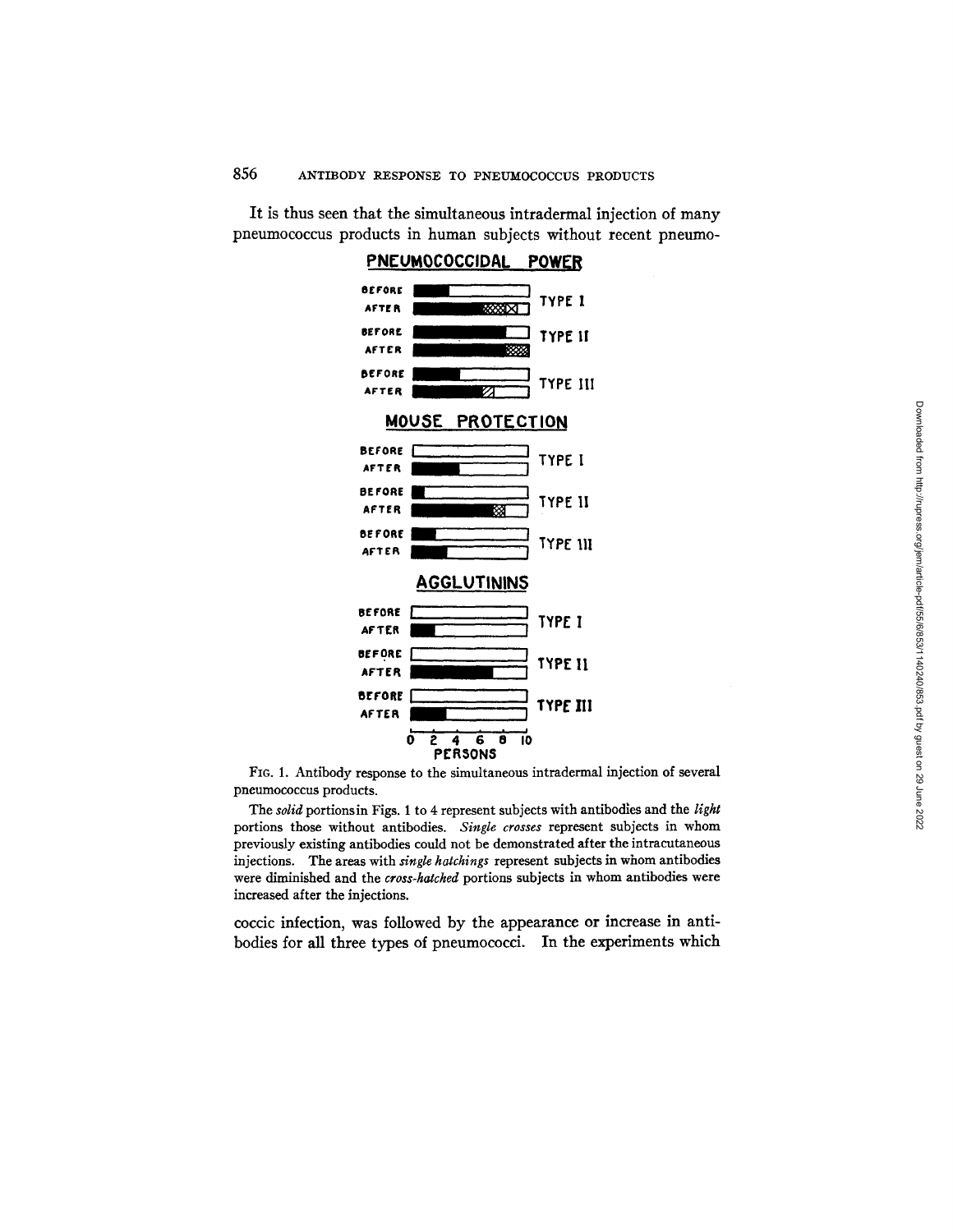follow, the response of such subjects was studied after injections of individual pneumococcus materials.

#### *Single and Repeated Injections of Type-Specific Polysaccharide*

A single intracutaneous injection of  $0.01$  mg, of the protein-free type-specific carbohydrate was given to 19 individuals (Type I, 7 cases; Type II, 6; and Type III, 6) and similar injections on 4 successive days were given to 10 others (Type I, 3 cases; Type II, 3; and Type III, 4). The subjects ranged in age from 15 to 56 years. Antibodies for all three types were studied in each subject before and at intervals after the intracutaneous injections. Inasmuch as no apparent differences were observed between the results of the single and of the 4 daily injections, they are considered together.

The results obtained with each of the polysaccharides were similar. Among the 29 subjects, 11 had pneumococcidal power for the homologous type of pneumococcus before the injection. 12 of the 18 persons having no demonstrable pneumococcidal action for the type corresponding to the polysaccharide injected showed, in subsequent tests, pneumococcidal power for the homologous type of pneumococcus, either alone or along with mouse protection or agglutination for the same type. Of the 11 persons having pneumococcidal power for the homologous organism before the intracutaneous injection, 8 showed diminished or unchanged titer for this organism along with the appearance or increase in the serum of mouse-protective antibodies or agglutinins, or both. In 9 persons no change was demonstrated; 3 of these had pneumococcidal power in their blood before the intracutaneous injections. The homologous pneumococcidal titer acquired was usually moderate, 0.5 cc. of blood acquiring the capacity to kill 1000 diplococci in 2 instances, 10,000 in 8, and 100,000 in 2.

Mouse protection was acquired against 100 lethal doses of the homologous organism in 7 subjects, against 1000 lethal doses in 5, and against 100,000 lethal doses in 2. Agglutinins were found in 10 individuals in final dilutions of 1:4 or 1:8 of the serum.

Heterologous antibodies did not, as a rule, appear following the injection of one of the polysaccharides. In several subjects pneumococcidal power, that had been present for heterologous types before the inoculations, was significantly lower or entirely absent after the intracutaneous injection. Unlike the lowering of pneumococcidal power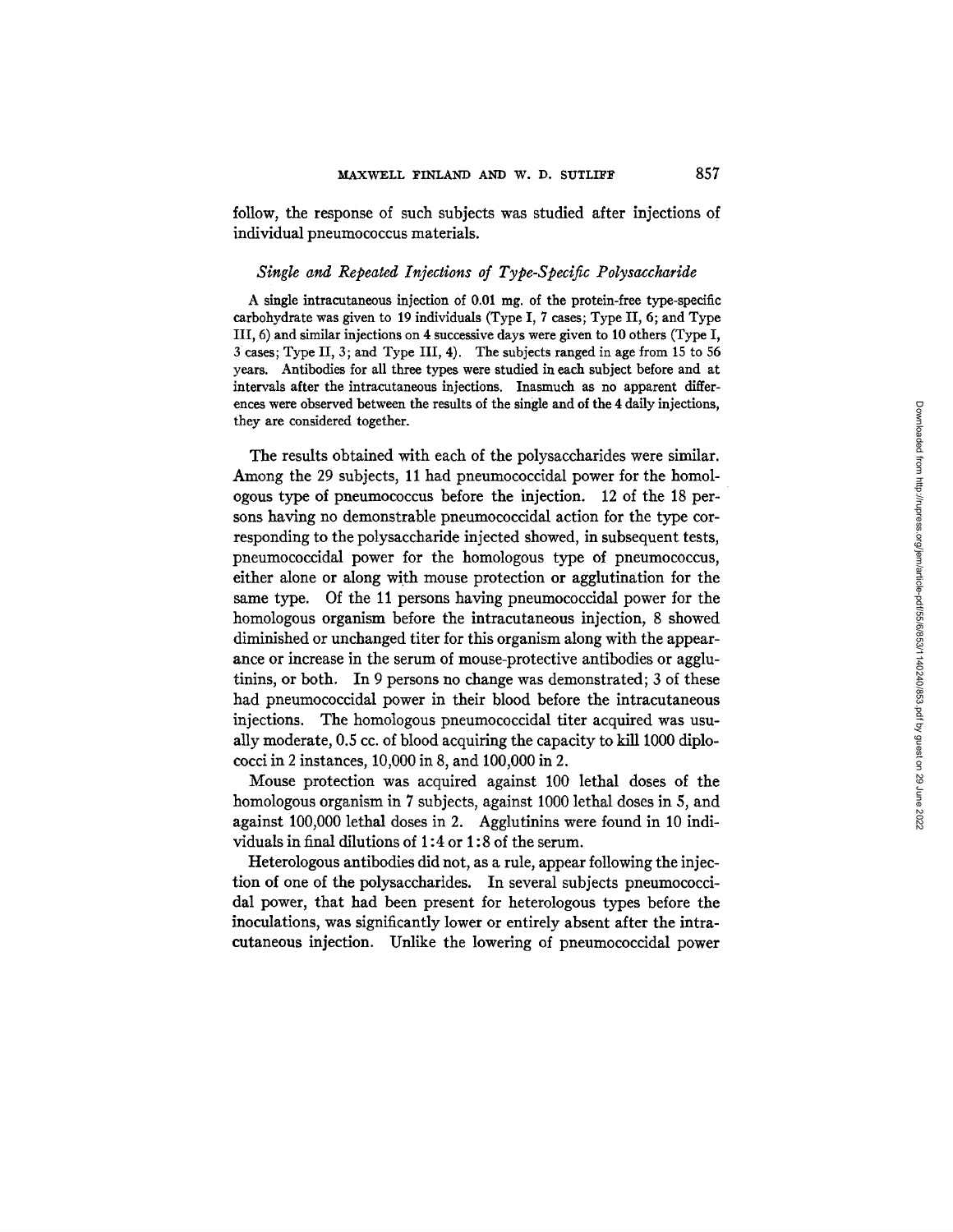

Fie. 2. Antibody response to the intracutaneous injection of the purified typespecific polysaccharides of Type I, II, or III pneumococci.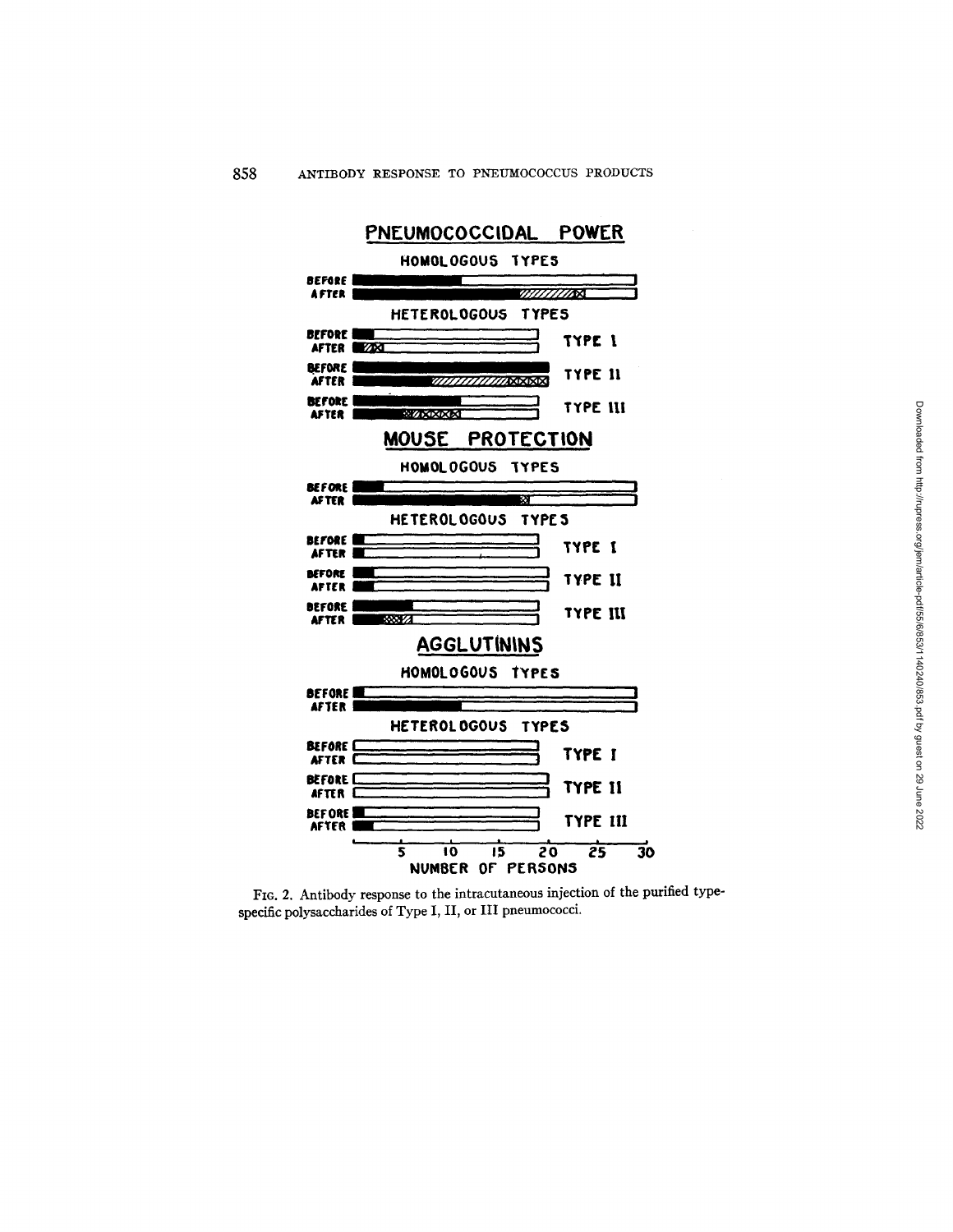for the homologous type, this was not associated with the appearance of protective antibodies or agglutinins. In isolated instances, heterologous antibodies were demonstrated following the injections of one of the specific carbohydrates. Pneumococcidal power for Type I was demonstrated in 1 instance after the injection of Type II S.S.S. Agglutinins for Type III pneumococci were found in 1 person after he had received Type I S.S.S. This person, however, had high Type III pneumococcidal and mouse protection titers before the injection of the Type I material. In 2 instances there was a definite increase in the protection titer against Type III pneumococci after Type I and Type II S.S.S. respectively had been given.

The cases showing significant changes in their circulating homologous and heterologous antibodies following intracutaneous injections of one of the type-specific polysaccharides are shown graphically in Fig. 2.

The specific antibodies were demonstrated in almost every instance from 7 to 10 days after the intracutaneous inoculations. They were again found throughout the period of observation which was about 3 weeks in most cases. In a single instance, homologous protective antibodies and agglutinins acquired following an injection of Type II S.S.S. were demonstrated after 2 months.

These observations, therefore, show that a single intracutaneous injection of 0.01 mg. of the specific polysaccharide of Type I, Type II, or Type III pneumococci or 4 similar daily injections may be followed by the appearance of pneumococcidal power, mouse protection, and agglutinins for the homologous organism in human adults whose blood previously lacked these properties. In subjects originally having pneumococcidal power there may be a decrease in this power with a simultaneous appearance of protective antibodies and agglutinins for the same organism. The pneumococcidal power for heterologous types of pneumococci may be depressed in some individuals without changes in the mouse-protective or agglutinating properties for these types. Heterologous antibodies are not usually acquired following the intracutaneous injection of the type-specific polysaccharides.

#### **Single Injections of Pneumococcus Nucleoprotein**

13 subjects were given a single intracutaneous injection of 0.1 mg. of nucleoprotein and their humoral antibodies were studied before and at intervals up to 5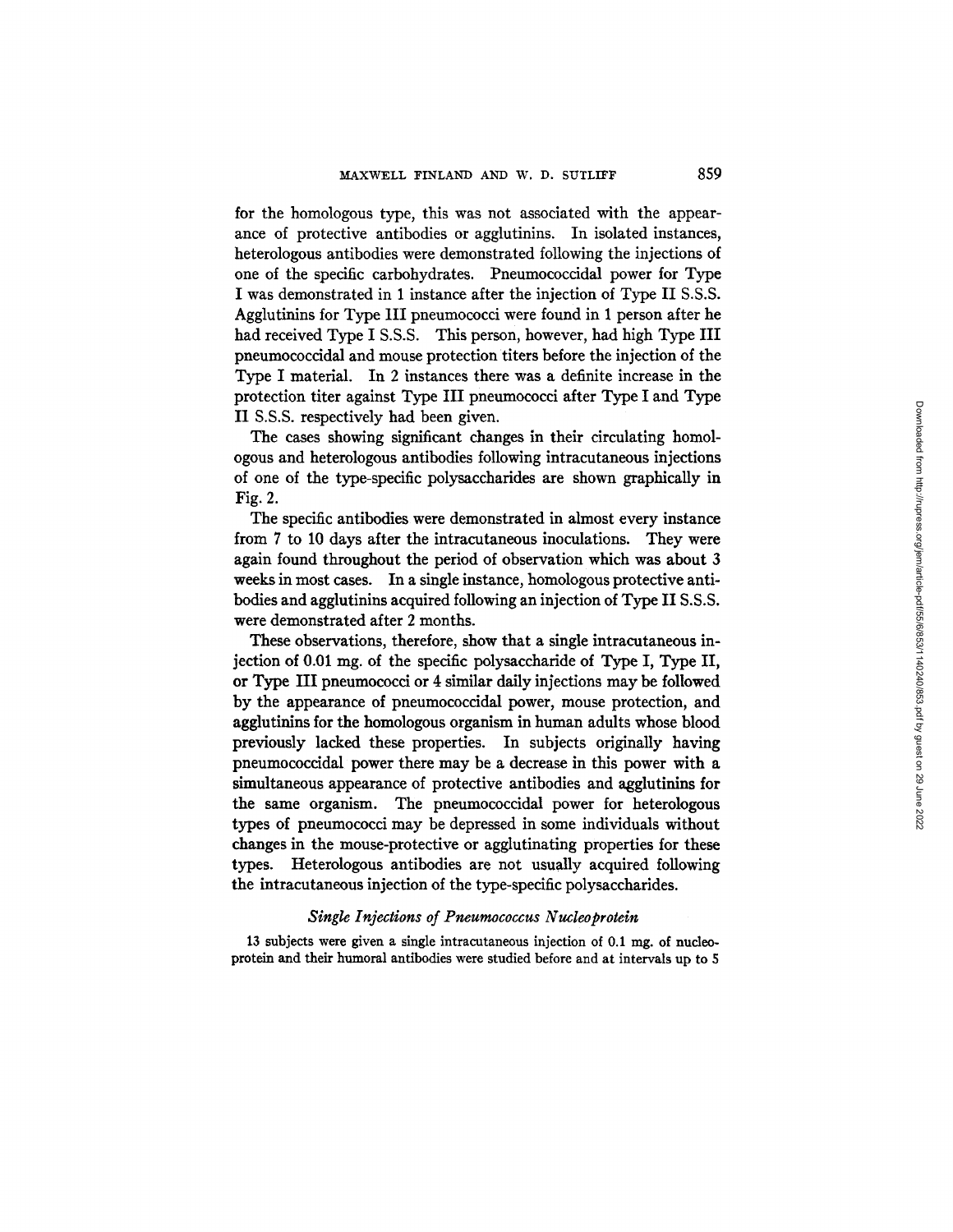weeks after this injection. The proteins used in 7 instances were obtained from highly virulent strains of Type I (5 cases) and Type II (2 cases) pneumococci. Those used in the remaining subjects were derived from degraded, avirulent strains obtained from Type I (4 cases) and Type II (2 cases) organisms. No significant differences were observed in the response to the various proteins used, and the results are considered collectively.



FIG. 3. Antibody response to single intracutaneous injection of pneumococcus protein.

The results of the antibody studies in the 13 subjects are summarized graphically in Fig. 3. A study of this figure shows that no uniform changes were exhibited in this group of individuals following the protein injections. 4 persons apparently acquired pneumococcidal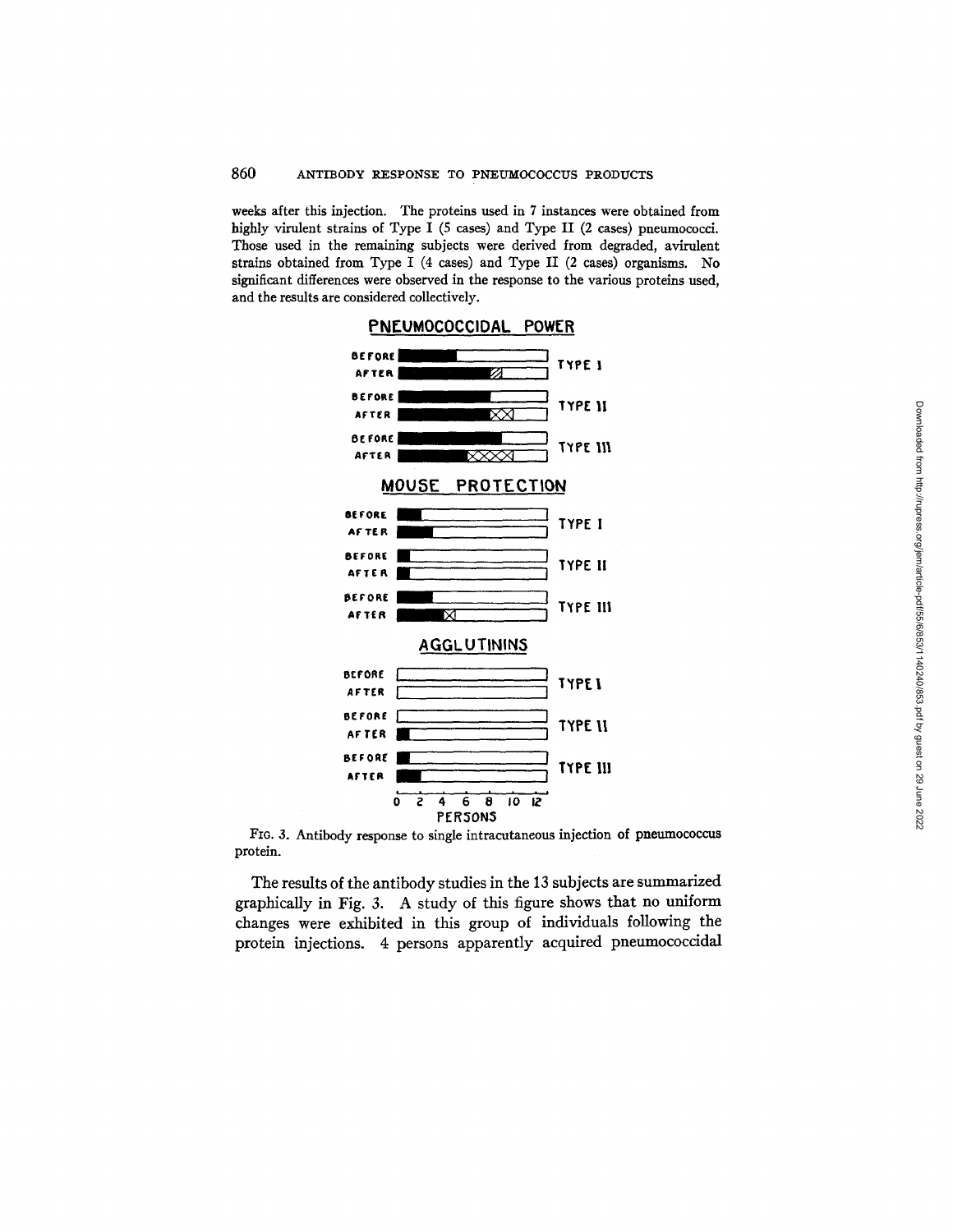power, but this was only of low titer; whereas, lowering or loss of pneumococcidal power was more often encountered. Agglutinins were irregular. Mouse-protective antibodies did not develop.

From the findings in this small group of subjects, therefore, it appears that no definite or constant changes in the humoral type-specific antibodies follow a single intracutaneous injection of  $0.1 \text{ mg}$ . of pneumococcus nucleoprotein. This is in accord with previous observations in animals by Avery and Morgan (3).





### *Single Injections of Pneumococcus A utolysate*

The antibody response to a single intracutaneous injection of small amounts of autolysates prepared from highly virulent strains of Type I, II, or III pneumococci was studied in 11 individuals, ranging from 17 to 50 years of age. The Type I autolysate was given to 3 subjects and the Type II and Type III autolysates were each given to 4 subjects. The quantity injected ineach instance contained 0.1 mg. of protein. The responses to the autolysates of the various types were uniform and are considered together.

There was a general increase in pneumococcidal power for both the homologous and heterologous types of pneumococci in most instances. Mouse-protective antibodies (against 1000 lethal doses in 2 subjects,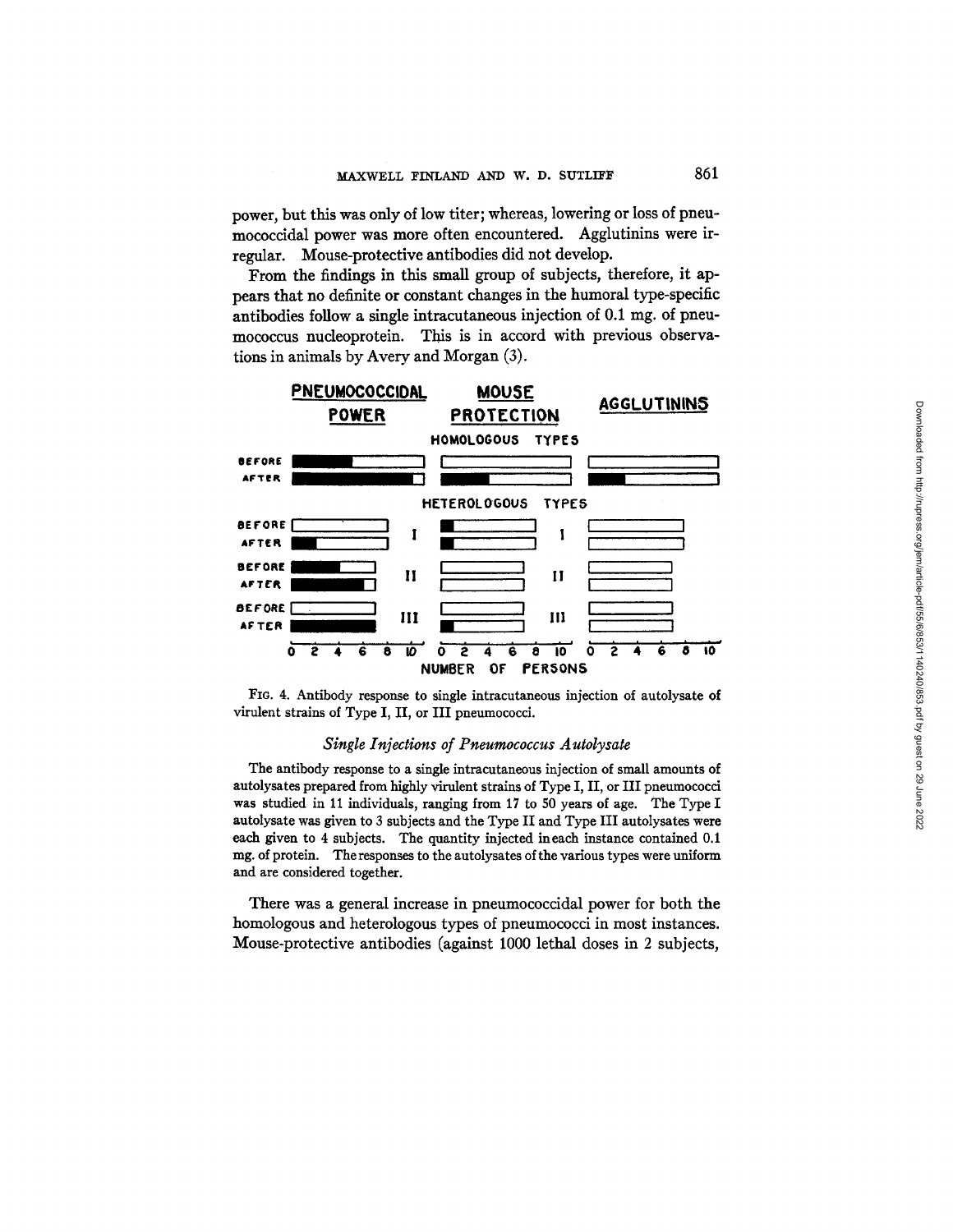10,000 in 1, and 100,000 in another) and agglutinins (in 1:4 dilutions of sera), however, appeared for the homologous organism only. Type I pneumococcidal power appeared in only 2 of the 8 subjects that received Type II or Type III autolysate, whereas Type II and Type III pneumococcidal power appeared or increased in all of the subjects without respect to the type of autolysate injected. The results of these findings are summarized graphically in Fig. 4.

A single injection of a small amount of autolysate derived from a virulent strain of either Type I, Type II, or Type III pneumococci was, thus, followed in most of the subjects studied, by an appearance or increase in the pneumococcidal power of the blood for all three types. Mouse-protective antibodies and agglutinins, however, appeared for the homologous types only.

#### DISCUSSION

In the first group of subjects various products of virulent strains of pneumococci, including their type-specific carbohydrates, were injected simultaneously. Following these injections there was a general rise in the circulating antibodies for the types of pneumococci from which these products were derived. This is not in agreement with the findings of Julianelle (5), who failed to demonstrate, in rabbits, a typespecific response to the intracutaneous injection of materials derived from Type I pneumococci.

The findings in the other groups of subjects suggest that the intradermal injection in normal human adults of a protein-free, type-specific carbohydrate, prepared according to the methods of Heidelberger, Goebel, and Avery (6), is frequently followed by the appearance in the circulating blood of antibodies specific for the type of pneumococcus from which the carbohydrate was derived. Heterologous antibodies could not be demonstrated. It would thus appear that the carbohydrate was responsible for the type-specific response that followed the simultaneous injection of a variety of pneumococcus products. Furthermore, the circulating antibodies to heterologous types of pneumococci demonstrated, following intracutaneous test injections of carbohydrate, in cases recovering from lobar pneumonia (1, 2) need not be considered dependent on processes associated with recovery from the pneumococcic infection. They would appear rather to be the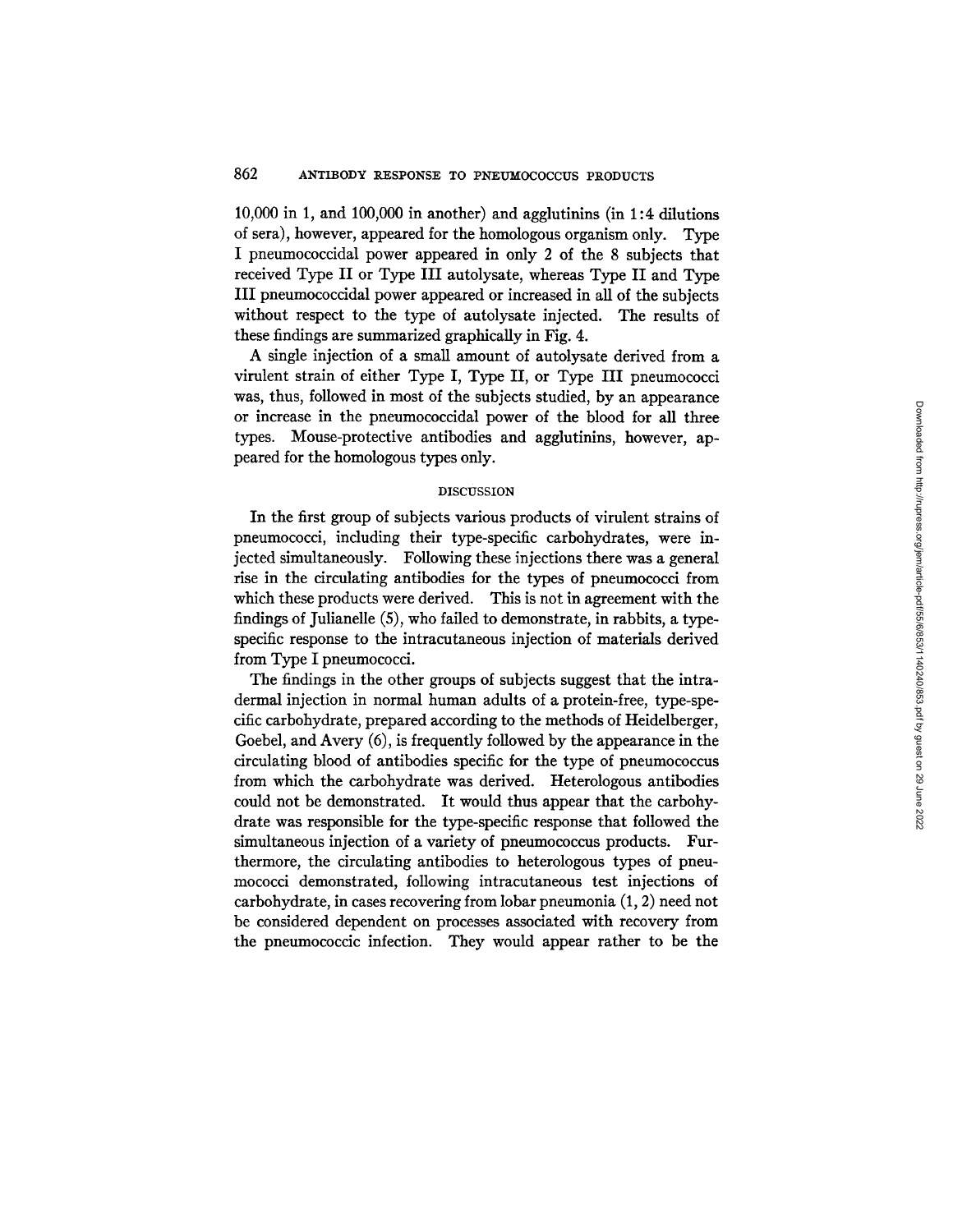usual reaction of at least a large percentage of normal human adults following such injections.

It is necessary to emphasize that the studies here presented refer, primarily, to the results of single intracutaneous injections of small doses. The findings of Schiemann and Caspar (7) suggest that dosage may be an important factor. These workers demonstrated specific protection in mice following the intraperitoneal injection of small amounts of their soluble protein-free, specifically precipitable substance, whereas, an increase of 100-fold in the dose of the same material failed to stimulate such immunity.

It would appear from the present data that 4 daily injections of the same amount of the polysaccharide do not materiallyalter the response. From the results, however, in pneumonic patients reported elsewhere (2), it would appear that repeated skin tests with polysaccharides at longer intervals may result in the maintenance of a fairly high degree of specific immunity for long periods, for 2 of the pneumonic subjects who received repeated injections were shown to have antibodies at the end of 13 and 14 months after the polysaccharide injections were begun.

In the case of the pneumococcidal power of the whole defibrinated blood, the response to the intracutaneously injected polysaccharides was different in those subjects originally possessing or lacking this power. Among the former a significant percentage acquired this power with respect to the homologous type after the injections. This property was not, however, demonstrated for a type of pneumococcus heterologous to that of the polysaccharide injected. In the subjects originally having pneumococcidal power, the intracutaneous injections were frequently followed by a decrease in titer or even complete loss of pneumococcldal power for both the homologous and heterologous types. This decrease was accompanied by the appearance, in the serum, of mouse-protective antibodies or agglutinins for the homologous type. No such antibodies appeared for the heterologous types. The explanation of these phenomena is not entirely clear and may depend on a more exact understanding of the factors involved in the pneumococcidal test.

The specific humoral response to single injections of acetic acidprecipitable proteins derived from virulent and avirulent pneumococci was quite irregular and can hardly be considered significant. On the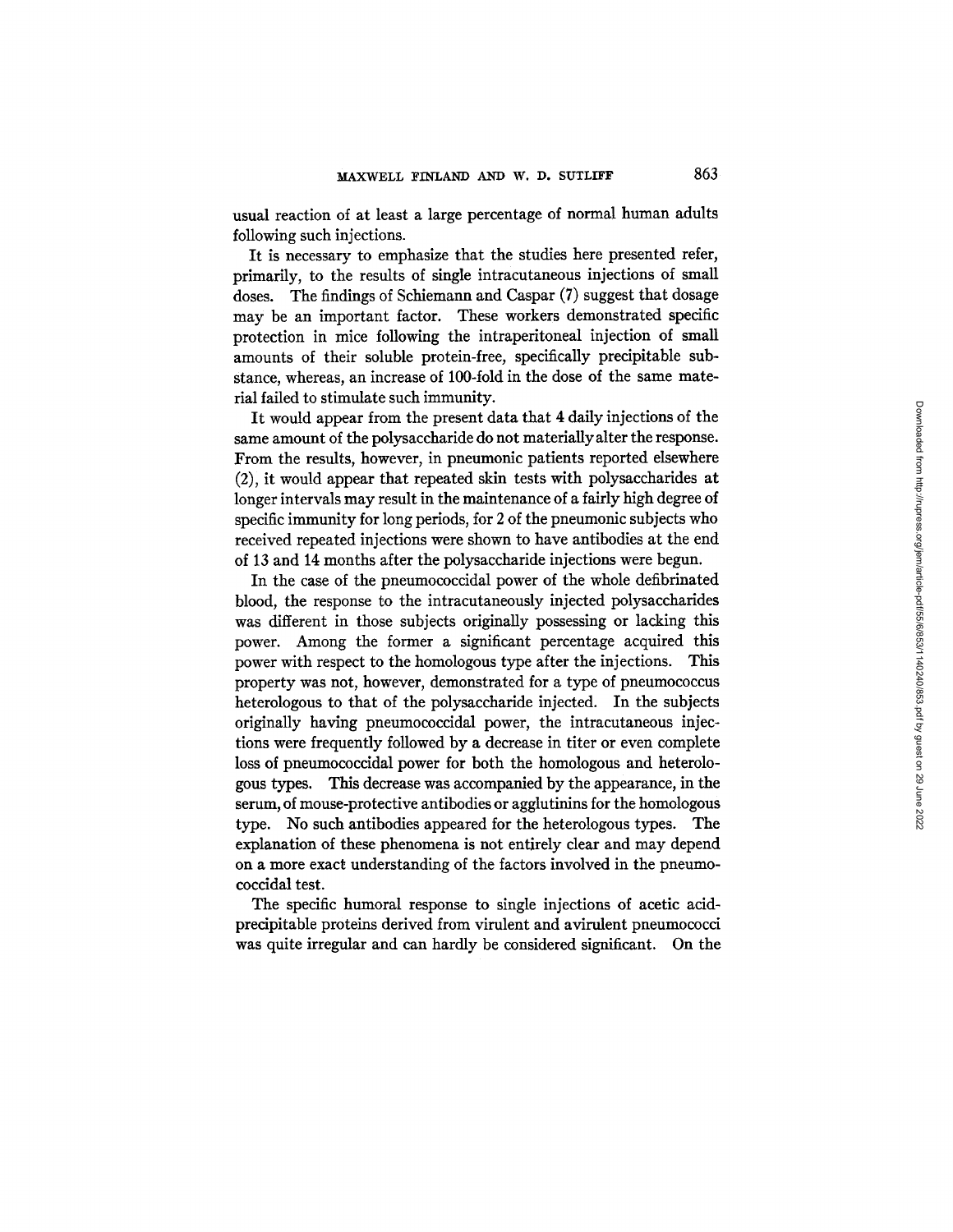other hand, the antibody response to the autolysate used in these experiments was distinctly different from that obtained with the purified carbohydrates or with the nucleoprotein solutions. The autolysate of each of three types of virulent pneumococci used gave a general rise in pneumococcidal power for all three types but such specific agglutinins and mouse-protective antibodies as were demonstrated appeared only for the homologous type organism. No lowering of the pneumococcidal titer was observed in this group. The number of subjects studied was, however, small and none originally had any high degree of pneumococcidal power.

#### **SUMMARY**

The blood of 63 human subjects selected because of the absence of recent infections, was studied for its content of specific antibodies against virulent strains of Types I, II, and III pneumococci before and after intracutaneous injections of minute amounts of pneumococcus products.

The simultaneous injection of the specific polysaccharides of all three types of pneumococci and of proteins and autolysates derived from Types I and II pneumococci was followed by the appearance or increase of pneumococcidal power in the whole defibrinated blood and, in most instances, by the appearance of mouse-protective antibodies and agglutinins for one or more types.

A single intracutaneous injection of 0.01 mg. of the protein-free type-specific polysaccharide of either Type I, Type II, or Type III pneumococci or 4 similar daily injections was followed, in most of 29 subjects, by the appearance of antibodies against the homologous, but not against the heterologous type pneumococci. Some subjects showed a simultaneous lowering of a preexisting pneumococcidal power for heterologous or homologous types.

A single intracutaneous injection of 0.1 mg. of pneumococcus protein in 13 individuals was not followed by the appearance of specific antibodies to any appreciable degree.

Single intracutaneous injections of small amounts of autolysates derived from virulent strains of Type I, II, or III pneumococci were followed in 11 subjects by a more or less general rise in the pneumococ-